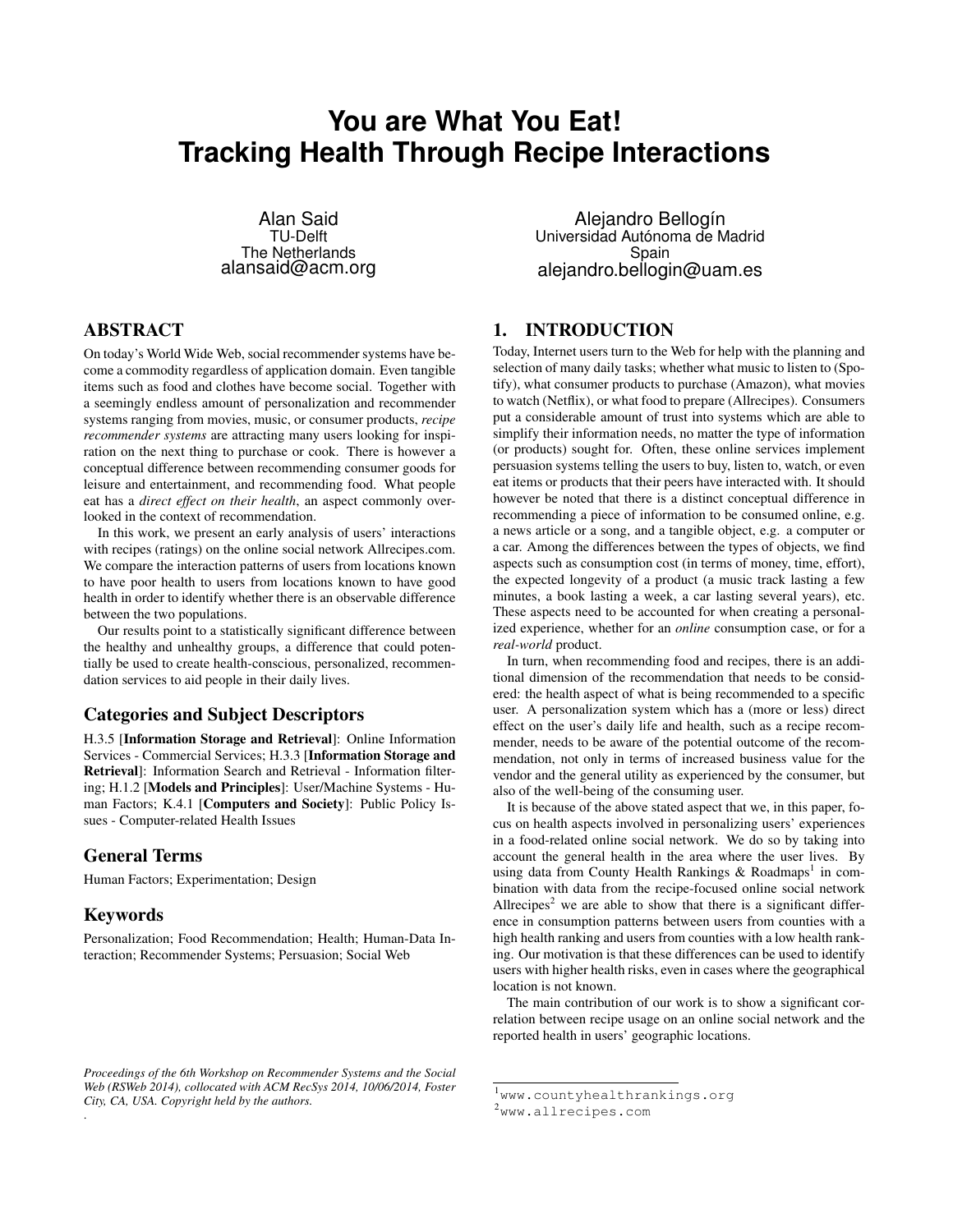## 2. RELATED WORK

Over the last decade, a massive body of work on multimedia recommender systems has been accumulated, e.g. movies [\[1\]](#page-3-0) music [\[4\]](#page-3-1), online news [\[9\]](#page-3-2), and practically any other type of consumer products [\[2\]](#page-3-3). Food recommendation on the other hand, which also has been an online phenomenon for a long time, has only recently started gaining attraction from information system and personalization researchers and practitioners, e.g. improving the food preparation competence of cooks [\[14\]](#page-3-4), dinner planning for groups [\[3\]](#page-3-5), educating potential cooks on healthy foods [\[7\]](#page-3-6) or diversifying the meals served in care facilities [\[5\]](#page-3-7).

When personalizing the culinary experience, it is important to be aware of the conceptual difference between recommending a movie to watch or a song to listen to, compared to recommending a dish to eat or cook. The movies one watches and songs one listens to have no direct effect on the health of the subject receiving recommendations. Recommending food on the other hand, as mentioned in Section [1,](#page-0-2) means that the recommendation will indeed have an effect on the user's health, either by simply proposing the user to eat something unhealthy directly, or, by attempting to altering a user's (long term) food habits – which might remain even after the user is no longer using the service. However, there exists only a limited body of work on food recommendation and personalization from a health-oriented aspect, e.g. Hsiao and Chang [\[12\]](#page-3-8) show that by aiding in planning meals it is possible to improve the health of a system's users. Some research approaches food recommendation from the perspective of diet and exercise [\[8\]](#page-3-9), attempting to understand the users' reasoning around recipes. More recently, Harvey et al. [\[10,](#page-3-10) [11\]](#page-3-11) reported on a study attempting to identify the factors that affect the ratings given to recipes in order to leverage this information in a recipe recommender system able to recommend recipes which are not only nutritional, but also well-liked by the users.

In this work, we base our finding on geographical areas with good or bad health, inspired by the line of research known as *Health Geography* [\[13\]](#page-3-12). Here, Dummer showed that "Geography and health are intrinsically linked" [\[6\]](#page-3-13). With this in mind, we attempt to find whether it is possible to use concepts from information management and human-computer interaction to alleviate potential health effects in online recommendation services even when the location of the user is not known.

## 3. RECIPES & HEALTH DATA

To perform our analysis, we scraped the recipe-related social network Allrecipes.com. In this process, we collected user profiles, recipes, ingredients, *recipe boxes*(users collect and rate their recipes in virtual recipe boxes making them easily accessible at later points in time), social connections, and demographic information on users (location, interests, hobbies, etc.). This data collection<sup>[3](#page-1-0)</sup> was performed during October 2013, and resulted in a dataset containing information on more than 170 thousand users, 54 thousand recipes, 8, 400 ingredients, and 17 million recipe box assignments (which we refer to as ratings<sup>[4](#page-1-1)</sup>).

Having collected the data, we used health rankings by county from County Health Rankings to identify users living in healthy and unhealthy counties. Our health focus was specifically on obesity, i.e. the percentage of adults suffering from obesity in each county.

<span id="page-1-3"></span>

Figure 1: Map showing the US states where the analyzed counties lie. Blue counties indicate low adult obesity, red counties indicate high obesity. Note that two of the counties (Boulder, La Plata) with the lowest obesity are in Colorado, thus the figure only shows four blue states.

The health ranking dataset contains data for more than 3, 400 US counties, including the percentage of obese adults.

The dataset collected from Allrecipes does not contain the counties where users live in. In order to connect users to counties, we used a mapping of  $42,000$  US cities to  $3,200$  US counties<sup>[5](#page-1-2)</sup>. This allowed us to link the recipe and health datasets to each other. It should be noted that users of the Allrecipes social network do not have to state their hometown, and when they choose to do so, this is done in free text. The implication is that it is not possible to automatically map all users to counties, e.g. some users state made up cities, or local slang names (Chicagoland for Chicago, The Big Apple for New York, etc.), or simply misspell the name of their hometown. Additionally, large cities (e.g. Dallas, TX) may be composed of several counties, making the mapping of these cities onto distinct counties problematic unless additional information is available or manual mapping is performed. Furthermore, the counties in the county health ranking dataset and the city-to-county mapping dataset do not overlap perfectly, as noted above the county health data contains 3, 400 counties whereas the county mapping data contains 3, 200. However, with some manual tuning (replacing e.g. Hollywoodland with Hollywood, The Big Apple with New York City, etc.) we were able to infer the counties for the majority of the users.

# 4. MAPPING UNHEALTHY INGREDIENTS TO HEALTH DATA

In order to analyze whether it is indeed possible to use the county health ranking data in combination with food-oriented websites, e.g. Allrecipes, we focused on a relatively small number of healthy and unhealthy counties.

As a first step, we identified how often a certain ingredient is used by users in a certain county. This was accomplished by mapping each recipe onto its composing ingredients, and correspondingly mapping all ratings given by users (per county) on the recipes onto the ingredients of the recipes. This process war repeated for the one hundred and ten most used ingredients in each county. Following this, we calculated the percentage of how often an ingredient was used in average in the counties with low obesity and high obesity separately. This information allowed us to identify the five

<span id="page-1-0"></span><sup>&</sup>lt;sup>3</sup>The scripts used to scrape the data from the Allrecipes website are available at [github.com/alansaid/RecipeCrawler](https://github.com/alansaid/RecipeCrawler)

<span id="page-1-1"></span><sup>&</sup>lt;sup>4</sup>Even though users can rate the recipes they put in their recipe boxes (if they wish), in the scope of this paper we have only analyzed the binary relationships between users and recipes.

<span id="page-1-2"></span><sup>5</sup>[www.farinspace.com/us-cities-and-state-sql-dump](http://www.farinspace.com/us-cities-and-state-sql-dump/)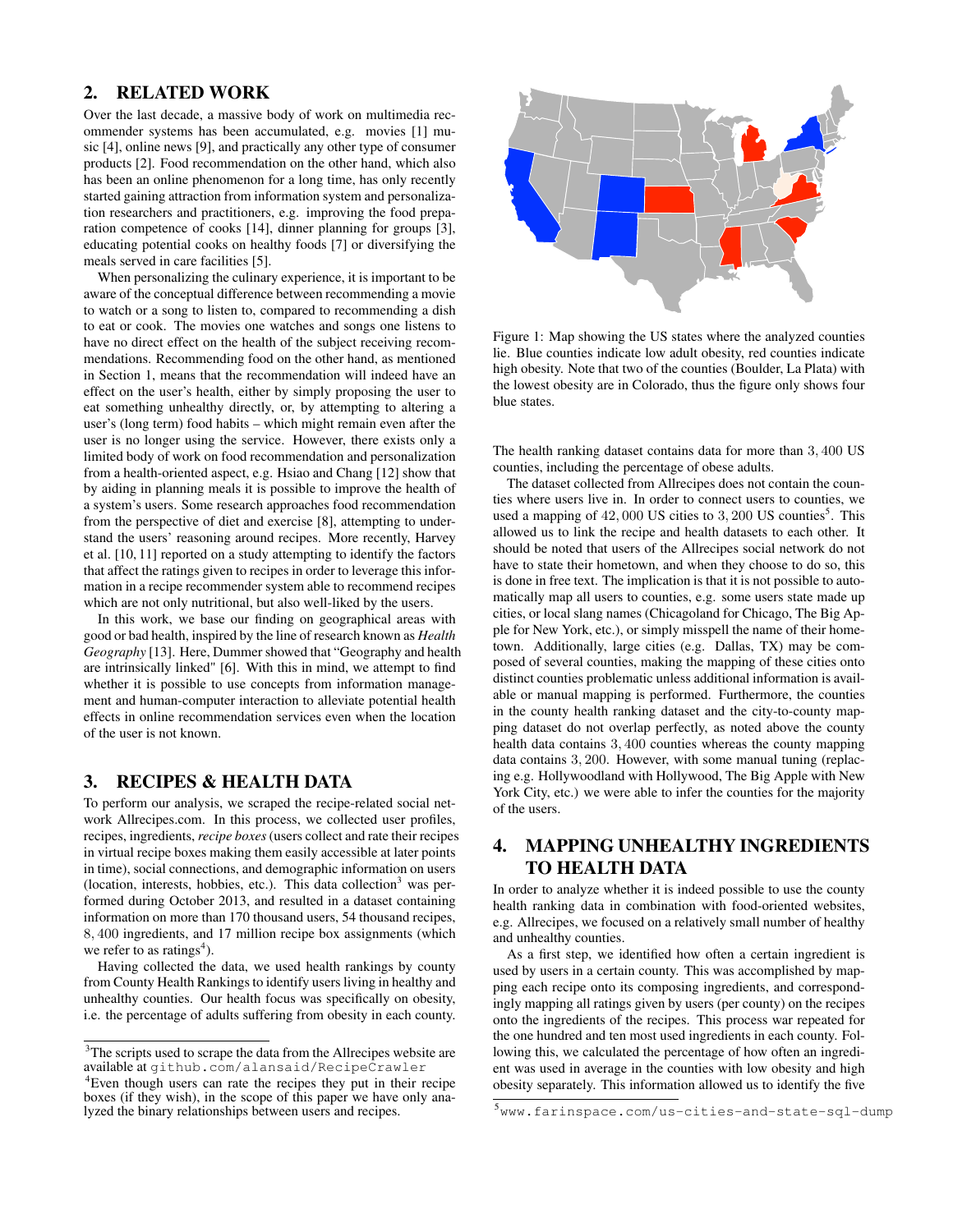<span id="page-2-0"></span>Table 1: The counties used in the analysis and the data available for each county, the top five (Table [1a\)](#page-2-0) are counties with the lowest percentage of adults suffering from obesity, the bottom five (Table [1b\)](#page-2-0) are counties with the highest percentage of adults suffering from obesity. Note that there are many power users with several hundred to several thousand rated recipes in their recipe boxes. Also note that the total number of recipes has been excluded as the individual recipes are not distinct across rows.

| <b>State</b> | County   | <b>Adult obesity</b> | <b>Users</b> | <b>Ratings</b> | <b>Recipes</b> |  |
|--------------|----------|----------------------|--------------|----------------|----------------|--|
| New Mexico   | Santa Fe | 14%                  | 26           | 3009           | 2721           |  |
| Colorado     | Boulder  | 15%                  | 99           | 9938           | 6614           |  |
| New York     | New York | 15%                  | 384          | 32468          | 14118          |  |
| California   | Marin    | 15%                  | 12           | 570            | 537            |  |
| Colorado     | La Plata | 16%                  | 16           | 2439           | 2069           |  |
| <b>Total</b> |          |                      | 537          | 48424          |                |  |

(a) Statistics for counties with low obesity percentage.

(b) Statistics for counties with high obesity percentage.

| <b>State</b>   | County          | <b>Adult obesity</b> | <b>Users</b> | <b>Ratings</b> | <b>Recipes</b> |
|----------------|-----------------|----------------------|--------------|----------------|----------------|
| Mississippi    | Lowndes         | 37%                  | 11           | 827            | 783            |
| Kansas         | Wyandotte       | 38%                  | 49           | 6924           | 5235           |
| South Carolina | <b>Berkeley</b> | 38%                  | 159          | 12637          | 7539           |
| Virginia       | Portsmouth      | 39%                  | 18           | 1512           | 1400           |
| Michigan       | Saginaw         | 40%                  | 33           | 1315           | 1224           |
| <b>Total</b>   | 46430           |                      |              |                |                |

<span id="page-2-1"></span>Table 2: The twenty most commonly used ingredients and their popularity as a percentage of how often they appear in counties with high (↑) and low (↓) obesity. The ingredients are sorted by the percentage of times they appear in recipes stored by cooks in counties with high obesity. Note, for instance, the difference between usage of olive oil and garlic vs. dairy products (milk, cheddar and cream cheeses) between the county types.

| No.    |                | Salt      | Butter    | Sugar       | Eggs    | Flour     | Onions   | Garlic      | Water       | Pepper      | Milk      |
|--------|----------------|-----------|-----------|-------------|---------|-----------|----------|-------------|-------------|-------------|-----------|
| $-10$  | Obesitv        | ,1.04%    | 33.72%    | 30.67%      | 27.25%  | 26.14%    | 23.93%   | 22.79%      | .96%        | 20.65%      | 14.96%    |
|        | <b>Obesity</b> | 55.30%    | 32.92%    | 31.01%      | 26.77%  | 25.68%    | 24.86%   | 27.31\%     | 21.54%      | 21.42%      | 13.23%    |
| No.    |                | Vanilla   | Olive Oil | Brown Sugar | Chicken | Cinnamon  | Parmesan | Baking Soda | Veg.<br>Oil | Cheddar Ch. | Cream Ch. |
| $1-20$ | <b>Obesity</b> | $14.85\%$ | 4.07%     | $12.54\%$   | 10.20%  | $9.81\%$  | $7.96\%$ | $7.89\%$    | 29%         | 6.81%       | $6.79\%$  |
|        | <b>Obesity</b> | 14.52%    | !8.04%    | 12.56%      | 8.70%   | $10.00\%$ | 8.25%    | 8.75%       | .41%        | 5.35%       | 5.21%     |

most obese and five least obese counties with available ingredient data. Due to the mapping procedure and dataset described in the previous section, the five counties with the lowest percentage of obese adults selected were within the top 15 of the least obese counties. Similarly, the counties with the highest percentage of obesity were within the top 100 of the most obese counties. The top counties together with statistics for each are shown in Table [1.](#page-2-0)

It should be noted that the geographic distribution of the counties is not limited to an isolated geographical location within the US, instead the counties are spread throughout the country, as shown in Fig. [1.](#page-1-3) This should further strengthen the health aspect of the analysis, while minimizing potential effects of local food trends found in isolated geographical locations [\[13\]](#page-3-12).

## 5. ANALYSIS & RESULTS

For each group of counties, i.e. with high and low obesity percentage, we identified the top 110 most popularly used ingredients in both types of counties, i.e. the top intersecting ingredients used by users in both types of counties. Table [2](#page-2-1) shows the 20 ingredients used most often in counties with high (↑) obesity and the corresponding percentage in counties with low  $(\downarrow)$  obesity. Having this information, we performed a statistical significance analysis (t-test) on the vectors containing the percentages of how often the ingredients were used in both type of counties (the same ingredients appearing in the same places in both vectors). The justification of this is that, if the ingredients were in fact used differently in the two types of counties, we should be able to distinguish between

high and low risk users independent of their geographical location. Thus ensuring that high/low-risk users can be identified by their online recipe interaction patterns.

The obtained p-value from the t-test ( $p < 0.05$ ) confirms that the ingredient usage in counties with high obesity is in fact different from that of counties with low obesity. The implication of this is that high-risk/low-risk users can be identified simply by their recipe interactions in an online social network. This information can in turn be used to personalize a food recommendation system based on the recorded interactions of a user.

## 6. DISCUSSION

In the previous sections, we have described our analysis of a healthrelated dataset and an analysis of a real-world recipe-focused online social network. Our results point to that it is possible to identify users from high-risk (poor health) areas just from their recipe interactions. This suggests that, should a recommendation system be employed, it can be tailored to not only provide high-quality recipes to the user, but also take into consideration the potential health aspects of the user. The health effects can be mitigated by either filtering out recipes which can be deemed unhealthy, or to create personalized recipes – by altering the doses of certain ingredients – and still fulfilling the users' expectations. This needs however be done in such a way as to not lower the usability and quality of the system, as perceived by the user. A personalization approach of this type would serve as an insurance that the service would not be the cause of, or aiding to, any detrimental effects on the users'